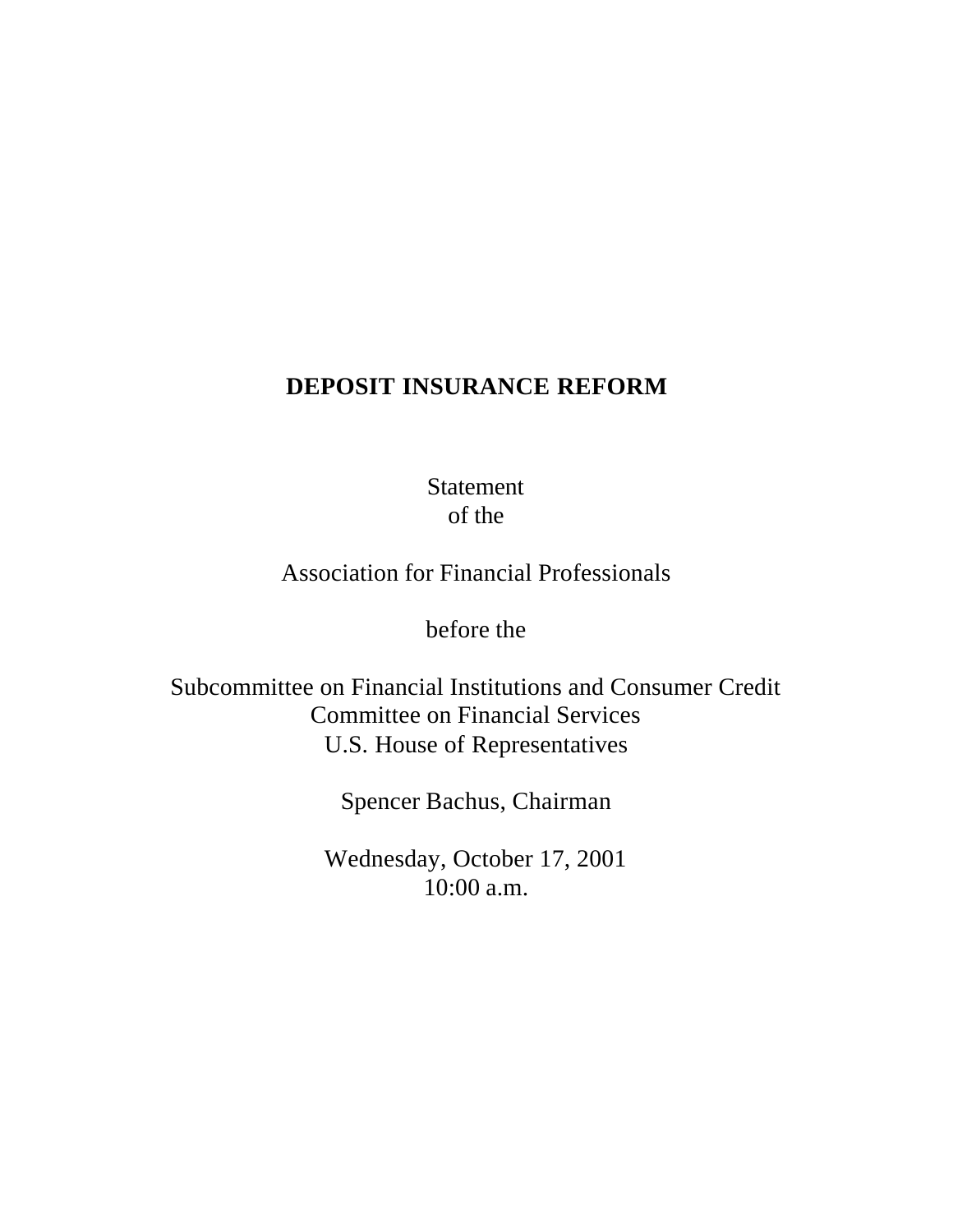# DEPOSIT INSURANCE REFORM STATEMENT OF THE ASSOCIATION FOR FINANCIAL PROFESSIONALS BEFORE THE SUBCOMMITTEE ON FINANCIAL INSTITUTIONS AND CONSUMER CREDIT COMMITTEE ON FINANCIAL SERVICES UNITED STATES HOUSE OF REPRESENTATIVES

#### SPENCER BACHUS, CHAIRMAN

October 17, 2001

Good Morning Mr. Chairman, Congresswoman Waters and Members of the Subcommittee. I am Nolan L. North, Vice President and Assistant Treasurer of T. Rowe Price Associates, Inc. I have served as Chairman of the Board of the Association for Financial Professionals (AFP), and am currently Chairman of the Financial Markets Task Force of the Association's Government Relations Committee.

We appreciate the opportunity to comment on several important issues which have been raised in the debate on reform of the deposit insurance system. Our comments today address why deposit insurance reform is important to corporate America, and several specific issues which are at the forefront of the debate.

The AFP, formerly the Treasury Management Association, represents about 14,000 finance and treasury professionals who on behalf of over 5,000 corporations and other organizations are significant participants in the nation's payments system. Organizations represented by our members are drawn generally from the Fortune 1000 and the largest of the middle market companies and they have an active interest and a sizable stake in any proposed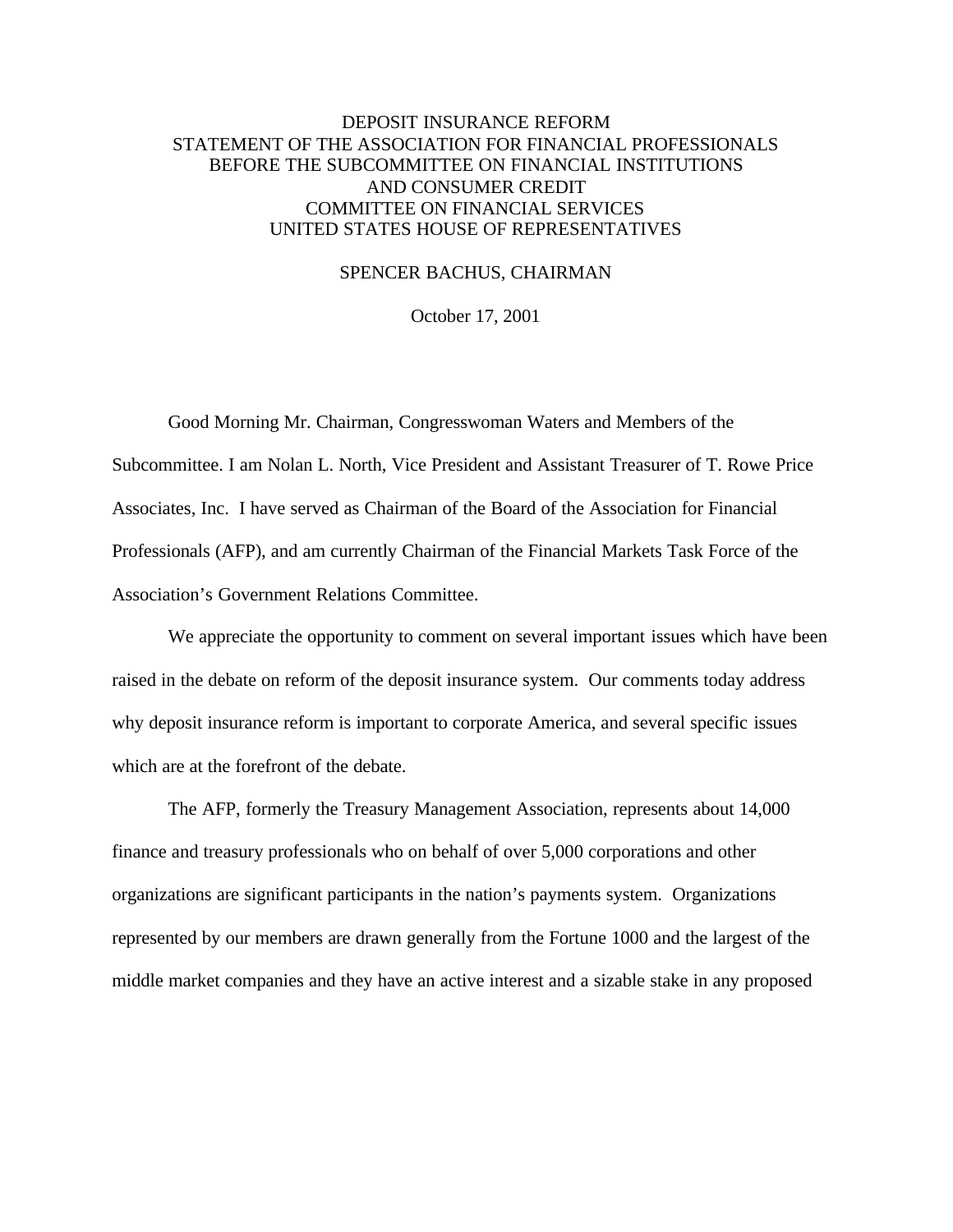changes to the deposit insurance assessment system. Our members, typically, are responsible for the banking relations of their organizations and, in that role, our members negotiate, monitor and approve for payment all charges from their banks, including charges passed-through by banks for deposit insurance assessments paid to the Bank Insurance Fund (BIF).

#### **Overview of the Deposit Insurance System:**

*The stake of corporate America in deposit insurance is based on the premise that deposit insurance coverage is intended for depositors, not banks.* Yet the voice of bank depositors is not often heard in this debate. When the Federal Deposit Insurance Corporation (FDIC) insurance assessments are to be paid, it is generally the bank deposit customer who actually pays the assessment. In the case of depositors with large balances, those assessments are paid as a direct pass-through from the bank to the depositor, based on the total deposits of the customer. Indeed, in a study done for our Association, it was determined that 93 percent of deposit insurance premiums for business accounts are passed-through to the business customers. As such, the bank acts as an insurance agent, collecting insurance premiums and sending them on to the insurer.

Deposit insurance is best viewed as the industry mutually insuring itself. FDICIA (Federal Deposit Insurance Corporation Improvement Act of 1991) fundamentally changed the structure of the nation's deposit insurance system by placing the risk of loss on banks and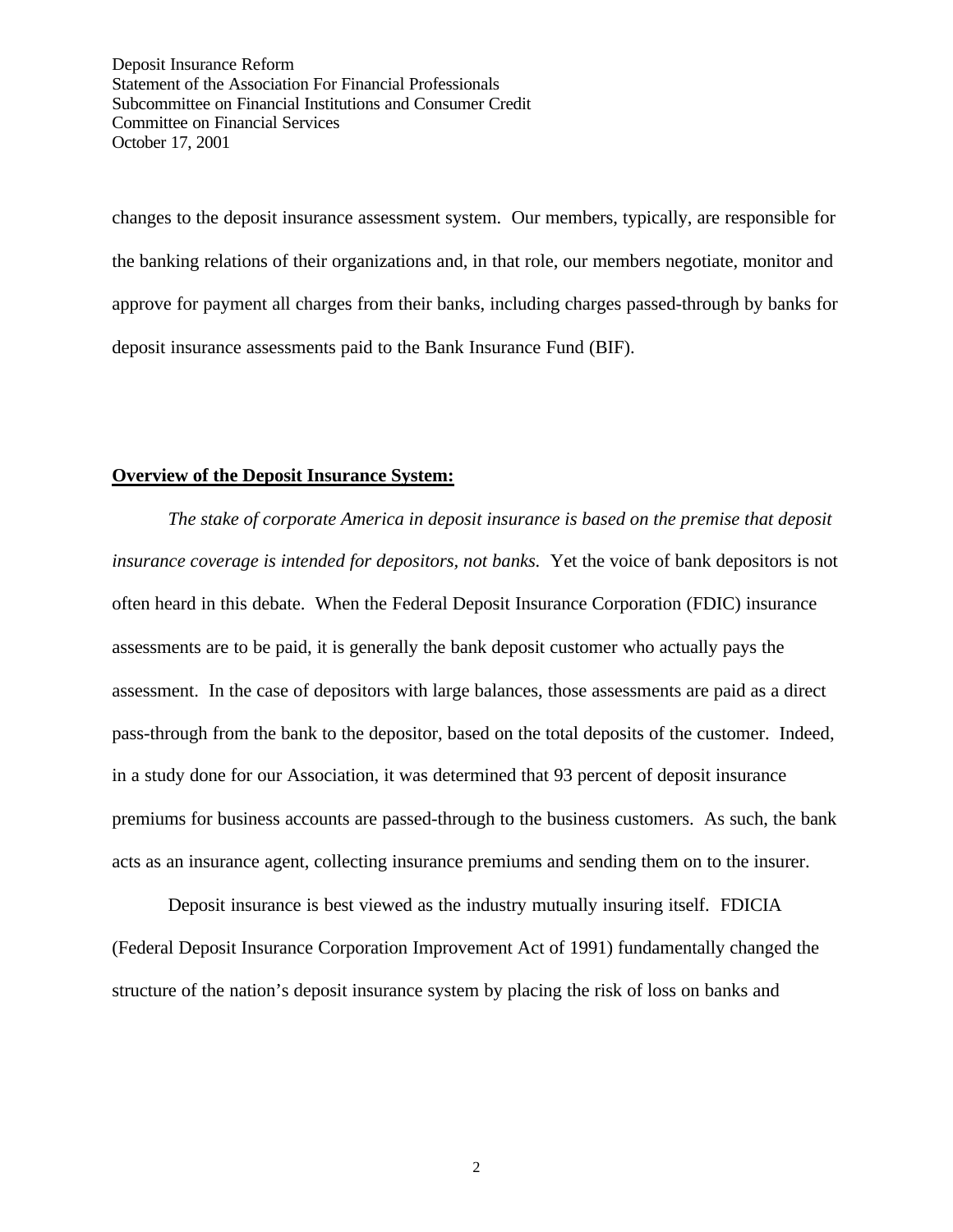effectively their depositors rather than the FDIC or the federal government. Under the system adopted in 1991, FDICIA required insured banks to recapitalize the BIF up to a level equal to 1.25 percent of all deposits. It also authorized the FDIC to assess insured banks for whatever additional amounts might be necessary to replenish the Insurance Funds whenever they fall below the 1.25 percent level. Since there is no limit to the amount of assessments which could be imposed by the FDIC, this system places all liability for deposit insurance losses on insured banks and ultimately their depositors. Federal government responsibility would arise in catastrophic situations only after bank depositors' ability to pay, and capital of the banking system, are exhausted.

The essence of a mutual insurance system is that all stakeholders fairly participate in the costs and benefits of the insurance arrangement. We therefore urge that reform include the following principles to assure fair participation by all stakeholders in the system:

- Assess only insured balances. This approach eliminates the inequity of paying premiums for uninsured balances.
- Merge the bank (BIF) and thrift (SAIF) insurance funds.
- Do not increase the deposit insurance coverage levels from \$100,000.
- Remove the fixed 1.25 percent reserve ratio requirement, and provide for a range of required reserves.
- Do not charge premiums to well managed and well-capitalized banks unless required by low reserve levels.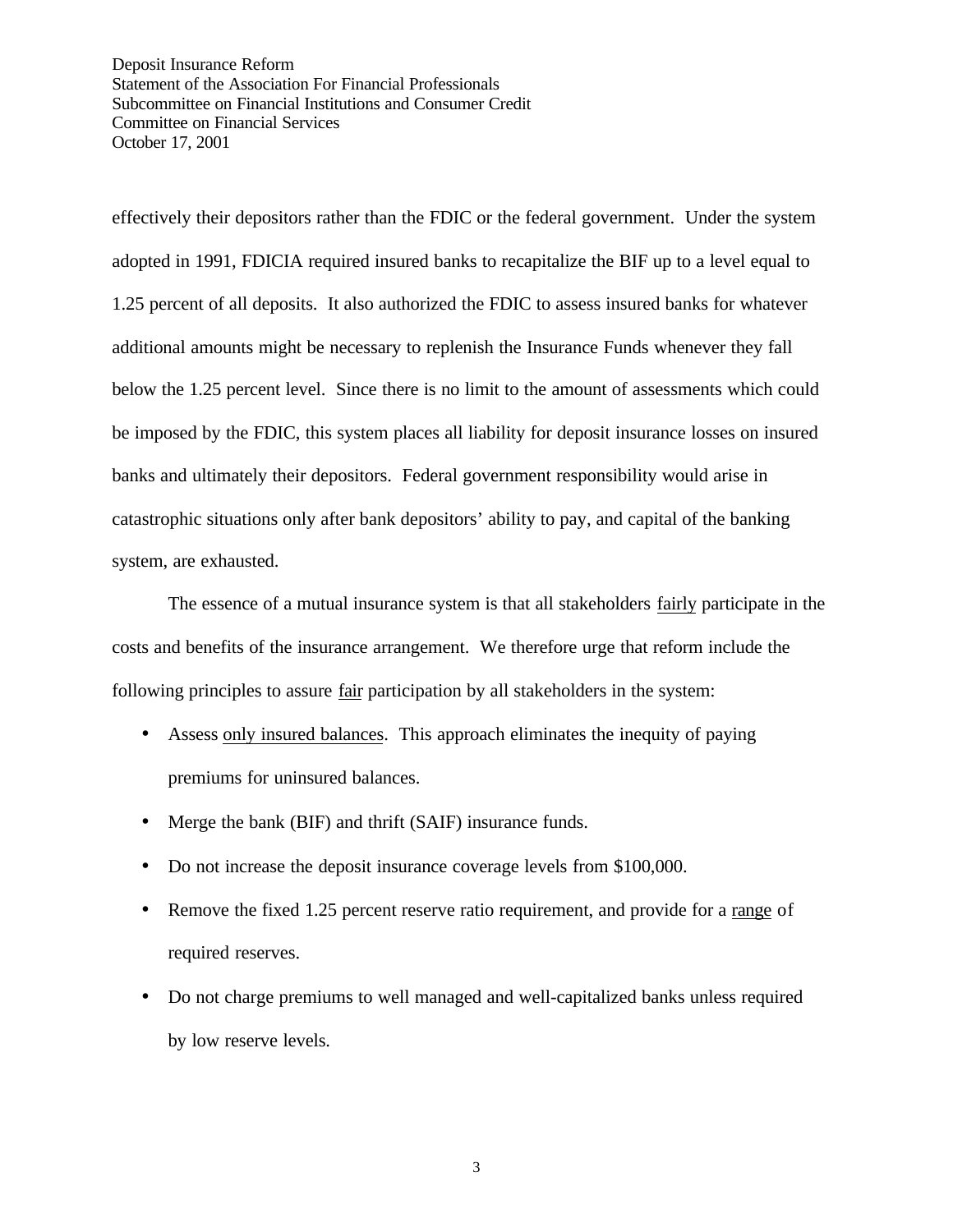- Do not allow premium rebates to depository institutions. They are not appropriate because they would go to an intermediary rather than to the depositor who paid the costs of the system.
- Oppose full coverage for any special category of depositors, including public sector deposits, because a "protected class" of deposits is not good public policy.
- Allow well managed and well-capitalized banks, regardless of how fast their growth rate, to be exempt from FDIC assessments when the BIF reserve is funded sufficiently.

### **Assessments for Uninsured Balances Constitute an Unfair Methodology:**

*Assessing only insured balances is fundamental to fair reform of the deposit insurance system.* It is important to note that our members believe that their organizations are the dominant funders of the BIF because banks pass through the deposit insurance costs to corporate customers on the basis of balance size. Importantly, our members pay these assessments based on full balances which customarily are well in excess of the insured \$100,000 limit. As a result, many businesses must both self-insure their deposits in excess of \$100,000, AND pay insurance premiums for uninsured balances over \$100,000. In effect large corporate depositors subsidize the BIF through premium costs for deposits which are not insured by the fund.

The rationale for assessing premiums on full deposit balances would appear to be based on a need to build reserves for a "too-big-to-fail" possibility. However, this assumption is belied by the fact that the FDICIA legislation provides for special assessments on large depository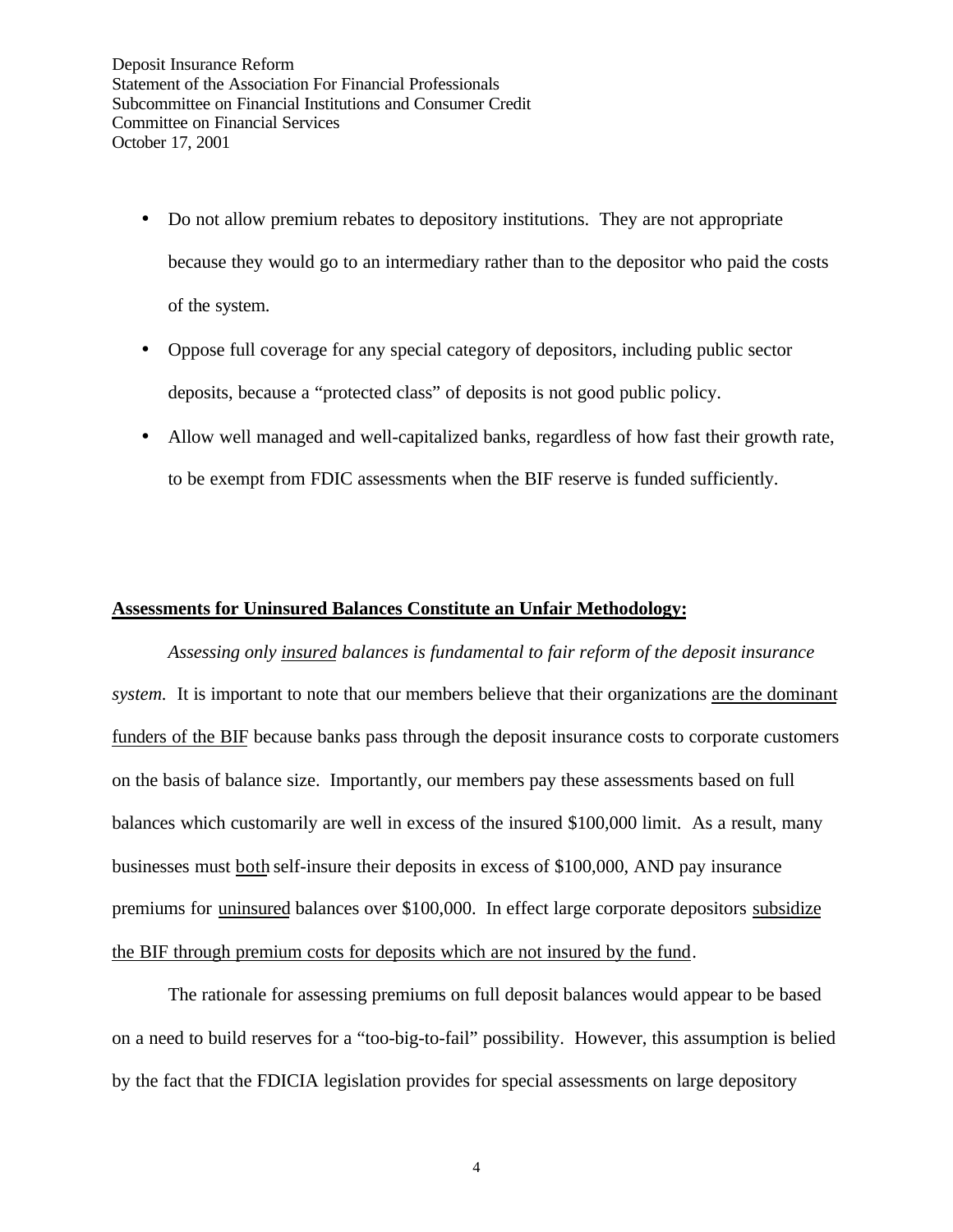institutions in the event that federal regulators determine that systemic failure action needs to be implemented.

For these reasons, AFP urges that now is the appropriate time to redefine the deposit insurance assessment base and modernize an outdated and unfair premium methodology by assessing only insured balances.

### **Merging the Bank and Thrift Insurance Funds:**

*We support a merger of the bank (BIF) and thrift (SAIF) insurance funds.* Separate funds do not reflect the current structure of the financial industry. Charters and operations of banks and thrifts have become similar. The BIF and SAIF are already hybrid funds in that each one insures the deposits of commercial banks and thrift institutions. Commercial banks now account for over forty percent of all SAIF-insured deposits through ownership of thrifts. A merger would recognize the commingling of the funds that has already taken place. We should also expect that a merger of the funds would reduce duplicative administrative expenses.

#### **Deposit Insurance Coverage Level:**

*The deposit insurance coverage level should remain unchanged.* An August 2000 Economic Commentary by the Federal Reserve Bank of Cleveland reported that over 98 percent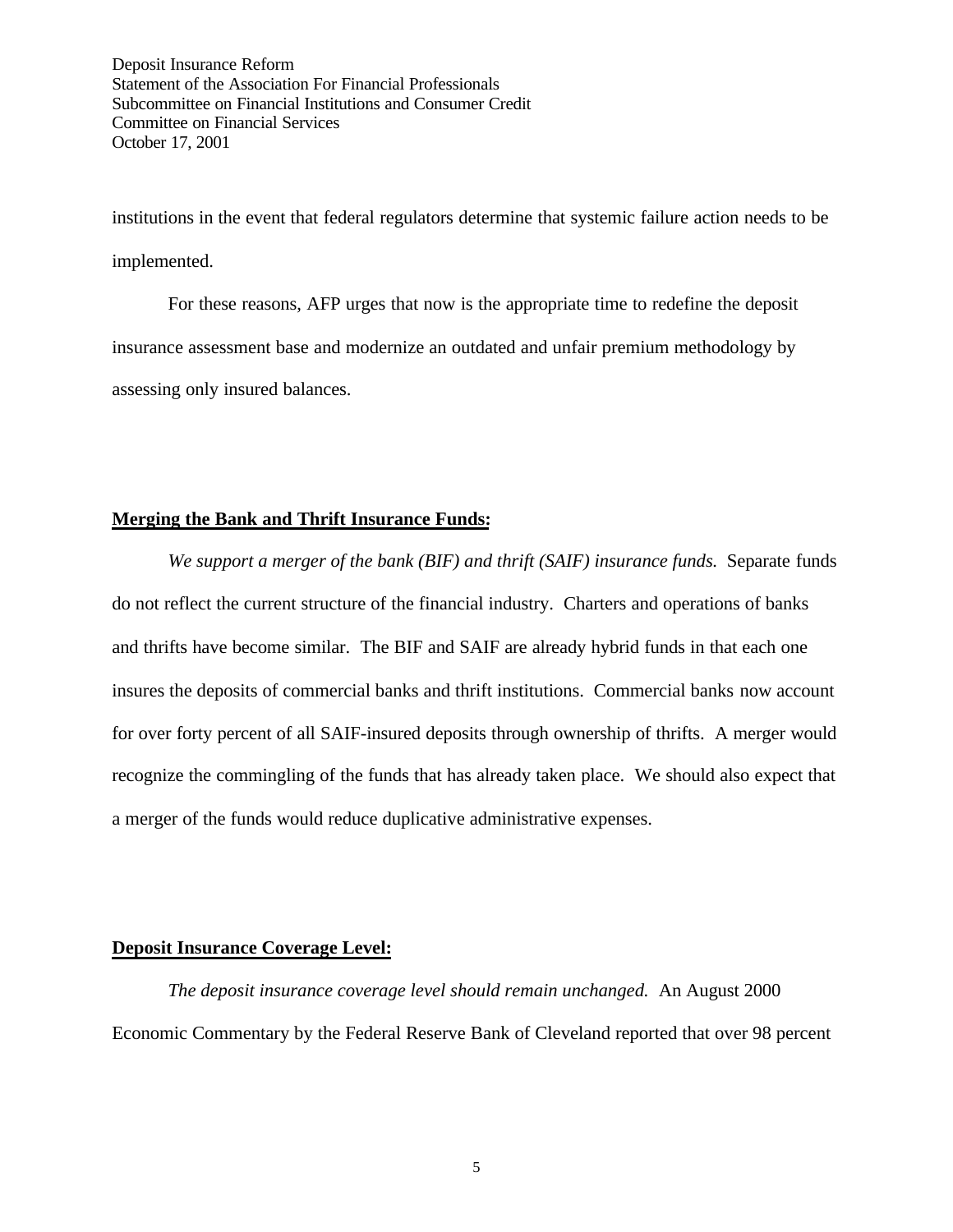of all domestic deposit accounts in commercial banks are under the \$100,000 deposit insurance limit, and the average deposit in these accounts is approximately \$6,000. Since we believe that the intent for the federal deposit guarantees initiated by the Banking Act of 1933 is to protect the small saver, the current deposit insurance ceiling is appropriate.

Some financial institutions feel that higher coverage limits would solve funding concerns. With competition from a broad array of non-bank and non-insured competitors for the consumer's discretionary funds, it is not clear to us that a higher coverage limit would address funding concerns at smaller institutions. But more importantly, we do not believe that the use of the deposit insurance system for the competitive purpose of trying to help some banks with their funding is an appropriate public policy position. Deposit insurance coverage is not a competitive issue—coverage is intended to benefit depositors, not banks.

A recent study by the American Bankers Association measured the impact of raising the deposit insurance level to \$200,000. The study concluded that doubling coverage could result in net new deposits to the banking industry of between 4 percent and 13 percent of current domestic deposits, with the lower end of the range more likely. These hypothetical new deposits, plus the added protection that existing deposits between \$100,000 and \$200,000 would receive, would lower the Insurance Fund's reserve ratio below the required 1.25 percent and eliminate the \$3 billion excess reserve above 1.25 percent now in the Insurance Fund. The study estimates that a 3-13 basis point assessment on all domestic deposits would be required to return the ratio to 1.25 percent.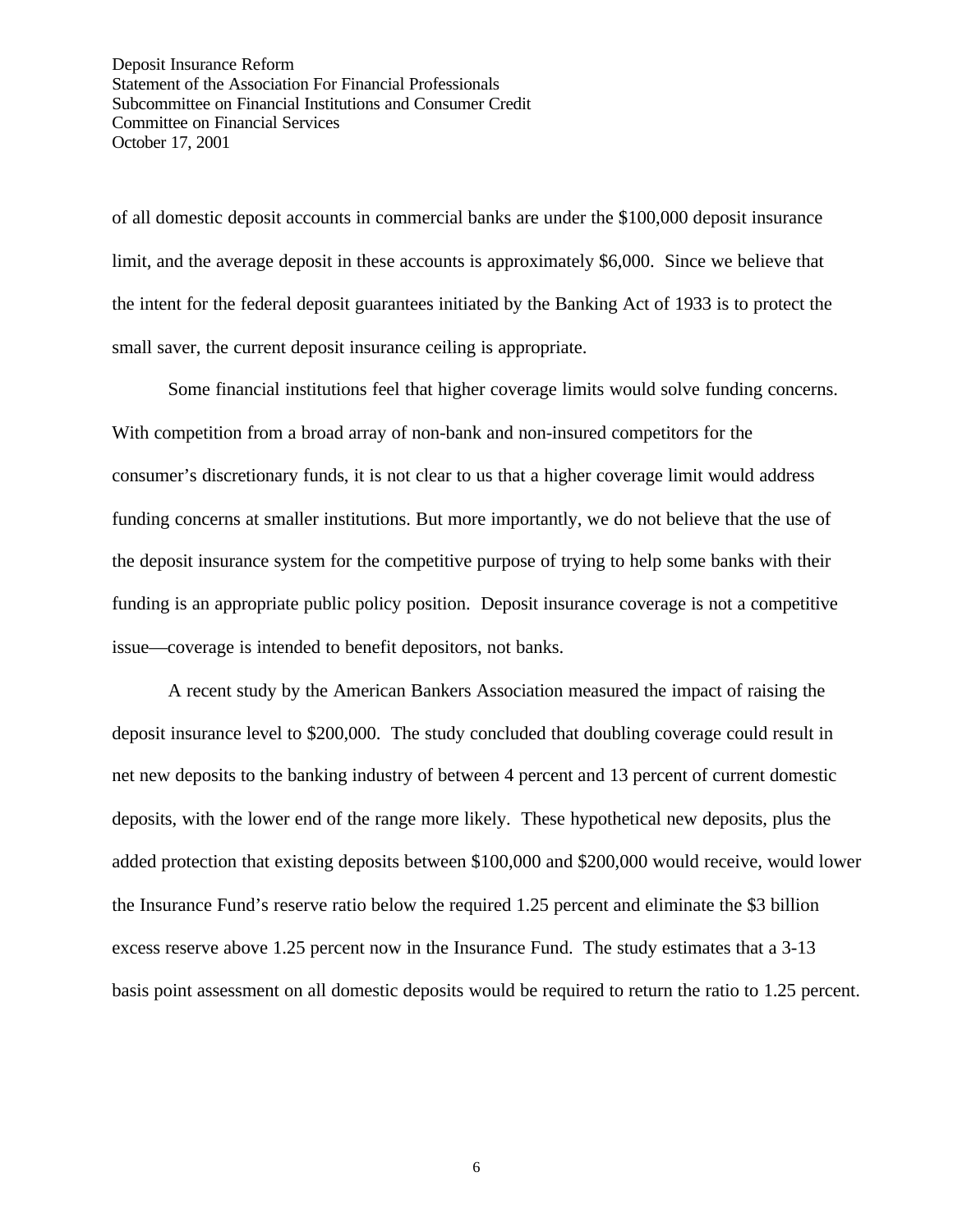This solution—doubling the deposit insurance coverage—translates into a costly depositor remedy to a perceived competitive problem for some banks.

We believe it is unnecessary to index the deposit insurance coverage limit to an economic measurement because the current deposit insurance ceiling is appropriate to the intent of the system—if not already too high. The intent of the system is to protect the small saver whose average deposit balance in these accounts is about \$6,000.

If deemed unavoidable however, any indexing scheme should be effective on a prospective basis, triggered on a five-year cycle and rounded to the nearest thousand-dollar level.

#### **Funding Principles and Required Reserves:**

*The FDIC should be allowed to mitigate the cyclical affects of deposit insurance pricing by permitting the reserve ratio to fluctuate within a manageable range, within which premiums would not be charged to well managed and highly-capitalized institutions.*

The deposit insurance system should retain the risk-based variable premium approach, based on meeting a range of required reserves. We believe that it would be appropriate to eliminate the current requirement that premiums rise to a minimum of 23 cents per \$100 of insured deposits when the fund is expected to fall short of the 1.25 percent designated reserve ratio for more than a year. The FDIC should be given discretion to set and adjust the range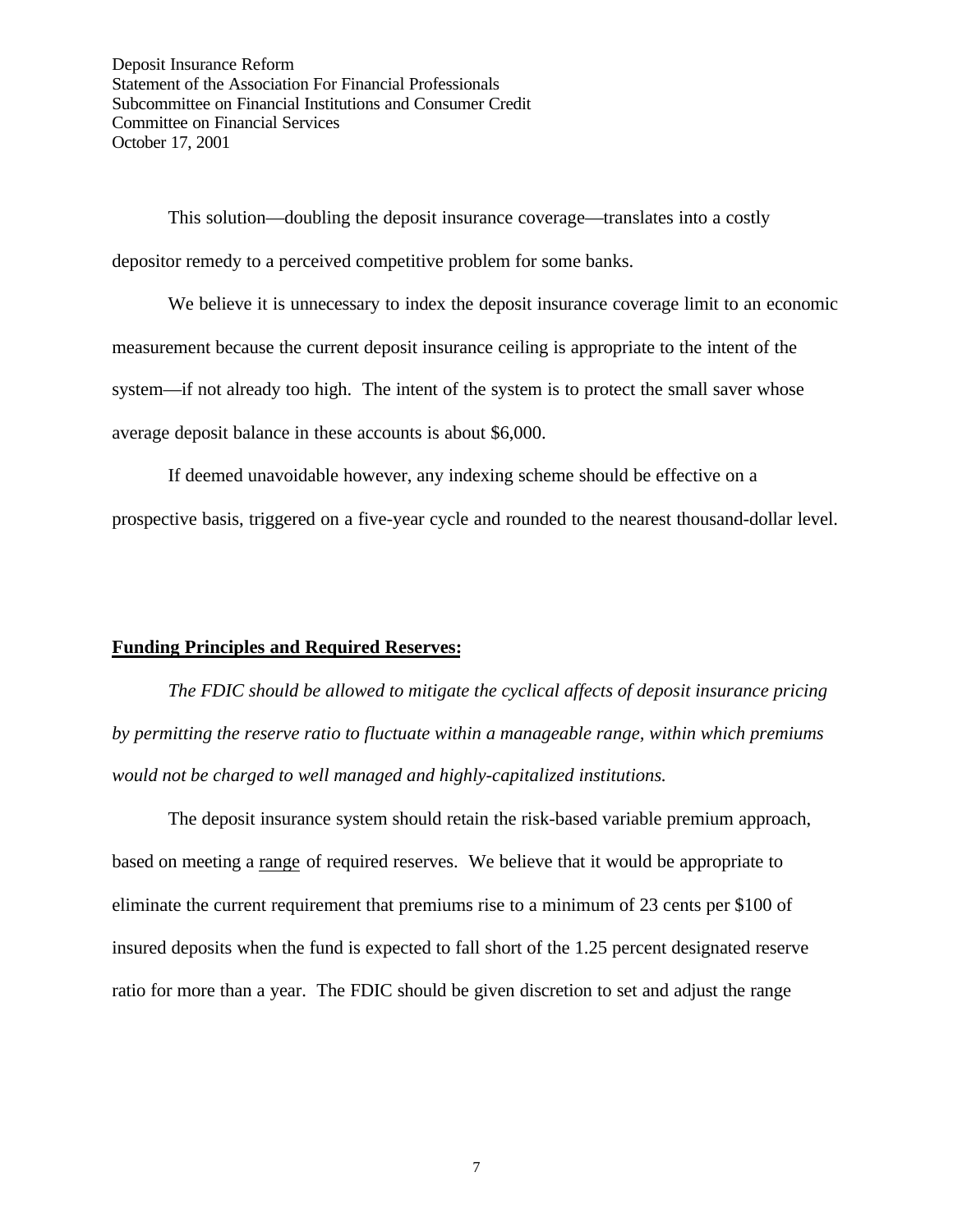within which the reserve ratio may fluctuate in response to changes in industry risks and business conditions.

The risk-based premium system should allow for more differentiation among the risk profiles of the more than 9,000 institutions currently in the best insurance category. Risk exposure to the system by deposit mix characteristics should be reflected in the risk profile. An institution with deposit balances primarily well in excess of the coverage limit poses less risk to the system than an institution with deposit balances primarily under the coverage limit. The current methodology fails to capture differences in loss potential among banks with similar ledger balances but varied deposit bases. A more appropriate basis for FDIC assessments would entail some determination of account types held by the institution to assess actual loss potential from accounts under \$100,000.

#### **Premium Rebates to Depository Institutions:**

*Premium rebates to depository institutions are not appropriate because value would flow to an intermediary rather than to the depositor who paid the costs of the system.* The current 1.25 percent required reserves ratio has triggered a demand by deposit institutions for rebates of "excess" reserves. Moving to a reserves ratio range system coupled with risk-based variable premiums would simply mean that the reserves would tend to move toward the higher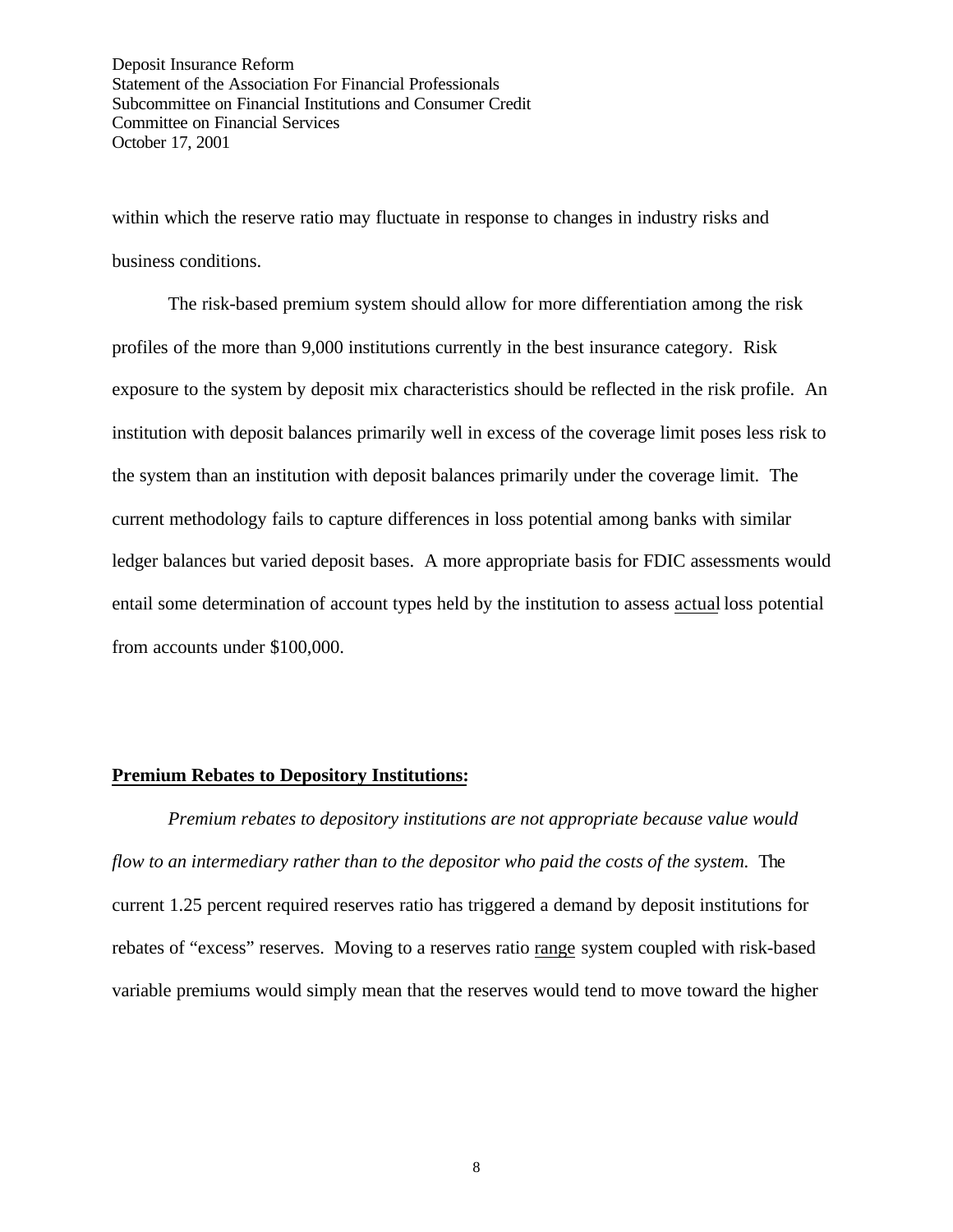end of the reserve ratio range. At the point of approaching surplus, variable premiums could be reduced or suspended.

We oppose rebates on the basis that an equitable rebate method cannot be constructed. The entity bearing the premium cost—the bank customer—is unlikely to receive the value of any rebate. A fair rebate solution would require payment to the bank customer of pass-through costs previously paid by the depositor, and which would be paid by the depositor under the FDIC proposal. We doubt this process would be undertaken by most banks on behalf of their customers. Since most banks would not pass on rebates, we prefer a system in which excess funds trigger adjustments to a variable risk-based premium system.

#### **Full Deposit Insurance Coverage for Municipal and Other Public Sector Deposits:**

*We oppose full coverage for any special category of depositors, including public sector deposits, because a "protected class" of deposits is not good public policy.* Full coverage for certain types of deposits reopens the 'moral hazard' question concerning excessive risk taken by institutions because deposits are fully protected. Also, a practical effect of this approach may be to chase away other types of depositors. It would not take long for corporations as well as consumer advocacy groups, to understand that in banks with large municipal deposits, other deposits would be subordinated to municipal deposits in the case of bank failure.

As a matter of course, corporates assume the responsibility for determining the soundness of institutions in which uninsured deposits are held. The public sector should operate on the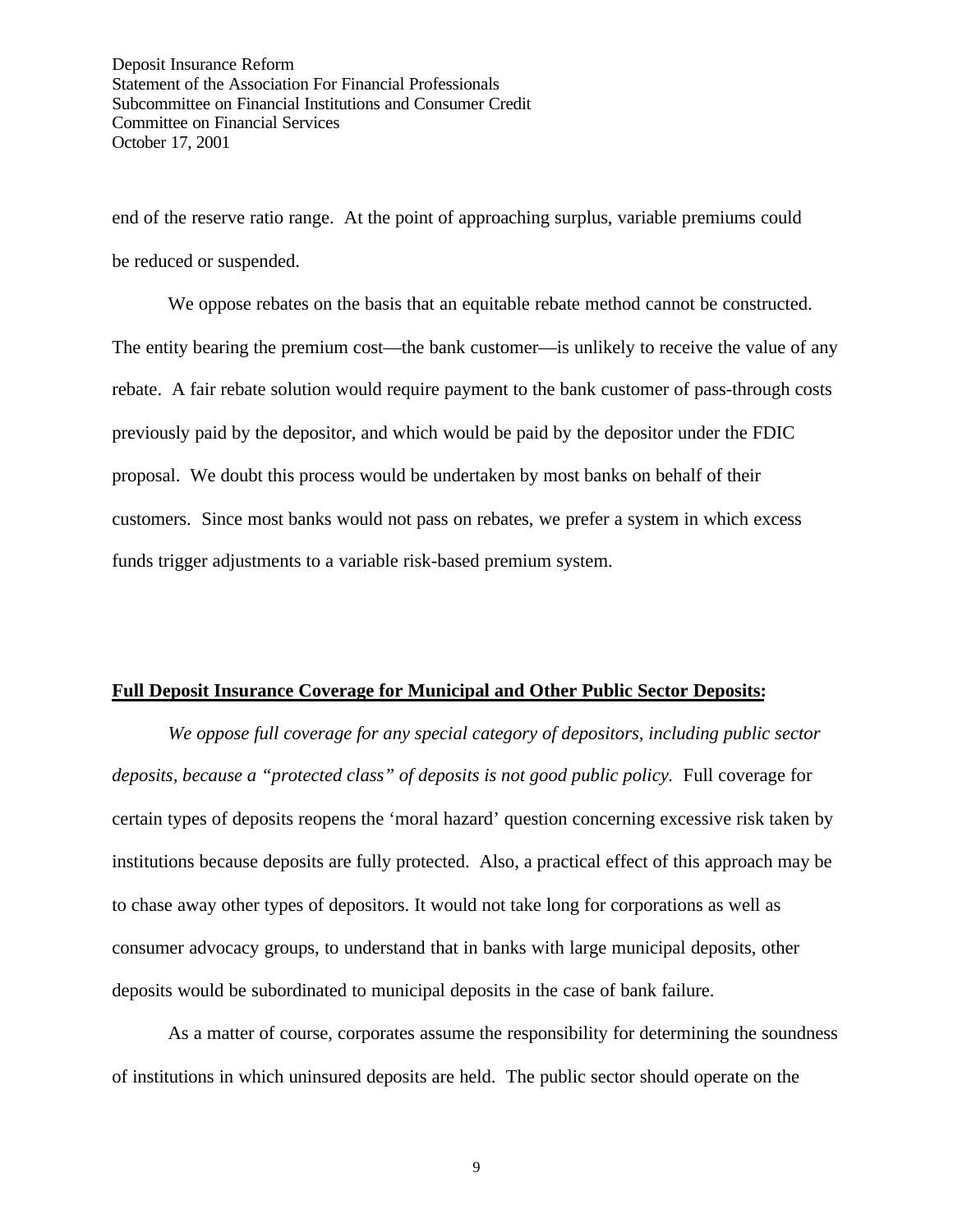same basis. Moreover, we understand that some states effectively provide full coverage for public sector deposits through collateral guarantees.

### **Rapidly Growing and Previously Uninsured Deposits:**

*We do not feel that well managed and well-capitalized banks, regardless of how fast they are growing, should be expected to pay an FDIC assessment when the BIF reserve is sufficiently funded.*

The suspension of premium assessments for the best managed and capitalized banks has called attention to the inflow of deposits from newly chartered banks, and banks associated with securities firms. These are not concerns about loss exposure to the BIF. These rapidly growing deposits cause an arithmetic problem for the current system, as they tend to decrease the surplus toward the 1.25 percent fixed floor. However, giving the FDIC the flexibility to manage the BIF reserve within a range provides an appropriate solution.

## **Conclusions:**

*In summary, AFP believes that the following principles need to be included in reform of the deposit insurance system:*

- Assess only insured balances.
- Merge the bank (BIF) and thrift (SAIF) insurance funds.